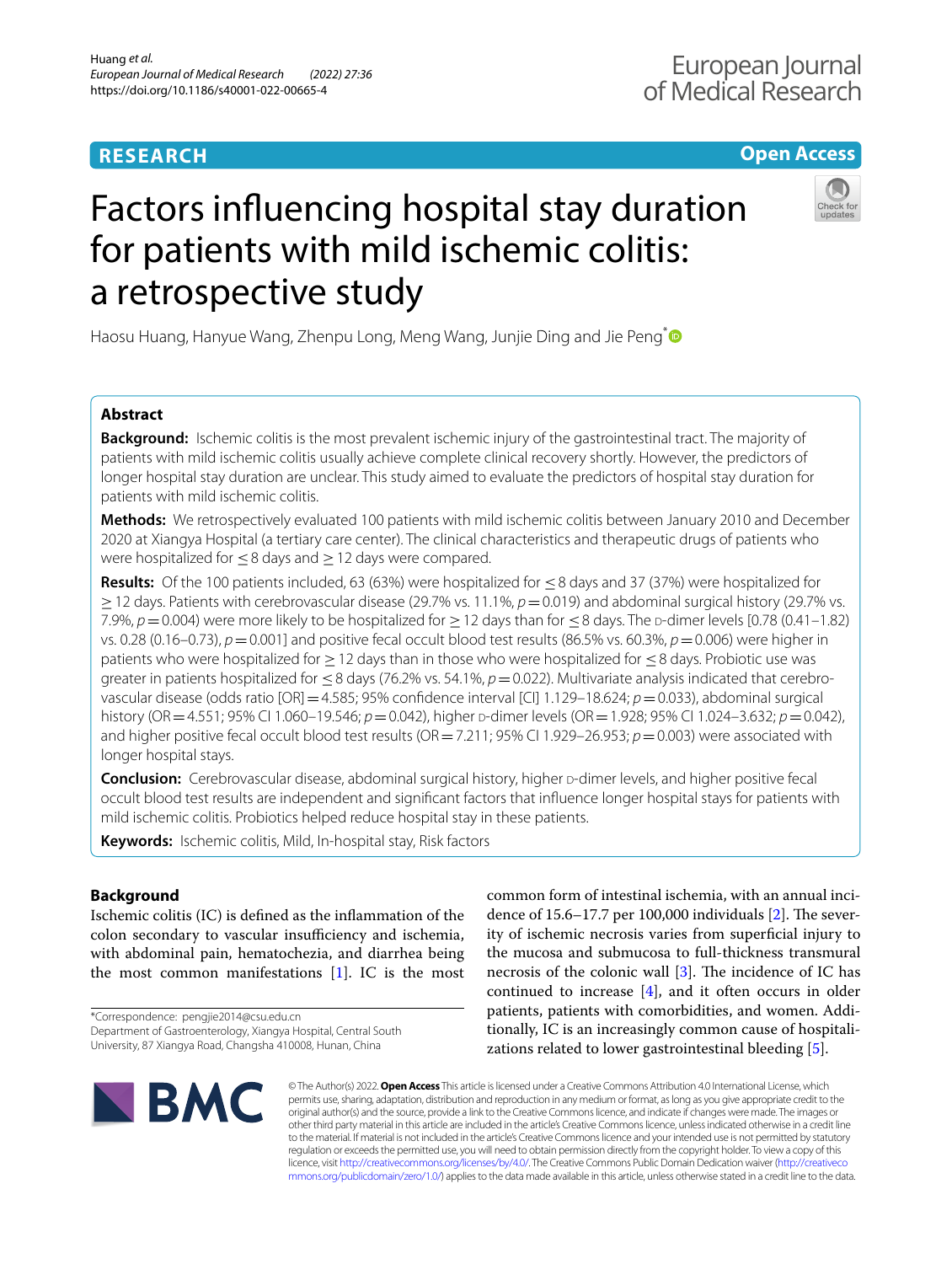More than three-fourths of IC cases are the milder, nongangrenous form; however, IC can progress to necrosis with a risk of mortality up to 50% [\[6](#page-6-5)]. Treatment would depend on the severity at presentation. Most IC cases are benign, transient, and self-limiting, and symptoms typically resolve within 2–3 days, with the colon completely healing within 1–2 weeks [\[7](#page-6-6)]. Mild IC usually benefts from conservative management and supportive care [\[8](#page-6-7)].

To date, multiple studies have reported numerous risk factors for IC, including cerebrovascular disease, hypertension, diabetes mellitus, previous history of abdominal surgery, irritable bowel syndrome, and constipation [[9\]](#page-6-8). However, no published studies have addressed the signifcant predictors of longer hospital stay duration for patients with mild IC. Therefore, the purpose of this study was to identify factors that are associated with longer hospital stays for these patients. We attempted to identify patients with mild IC who were more likely to be hospitalized for  $>12$  days and the drugs that contribute to shortened hospital stays and improved future management.

## **Patients and methods**

## **Patients**

This retrospective study included a total of 100 patients who were diagnosed with mild IC and admitted to Xiangya Hospital (a comprehensive tertiary care center) between January 2010 and December 2020. A search of the Xiangya Hospital electronic medical records system was performed, and 166 diagnoses of IC were recorded during the evaluation period. The final study population comprised 100 patients with mild IC. The following variables were analyzed: clinical variables, including age, sex, clinical manifestations, past medical history, and chronic medication for mild IC; laboratory variables, including d-dimer level, erythrocyte sedimentation rate, and fecal occult blood test (FOBT) results; computed tomography (CT) fndings typical of IC; and endoscopic variables. Since most IC cases are self-limiting, and symptoms typically resolve within 2–3 days, with the colon completely healing within 1–2 weeks [\[7\]](#page-6-6), the length of hospital stay of patients with mild IC was approximately 7–14 days. Thus, the patients were classified into those hospitalized for  $\leq$  8 days and those hospitalized for  $\geq$  12 days. Clinical examination results, drug treatment, laboratory fndings, and imaging and endoscopic data were collected from the medical records documented at the time of diagnosis.

All the procedures performed in this study were conducted in accordance with the ethical standards of the institutional research committee and the 1964 Helsinki Declaration and its later amendments or comparable ethical standards. The requirement for obtaining informed consent was waived because of the retrospective nature of the study, and the study protocol was approved by the Ethics Committee of Xiangya Hospital, Central South University (No. 202012711).

It was not appropriate or possible to involve patients or the public in the design, or conduct, or reporting, or dissemination plans of our research.

## **Diagnosis and inclusion criteria**

The diagnosis of IC was confirmed based on a typical medical history, CT, colonoscopy, and histological examination of the colonoscopy specimen. The distribution of the disease was determined according to the following colonoscopy results: left-sided, disease distributed from the splenic flexure to the rectum; right-sided, disease distributed from the cecum to the distal transverse colon; and bilateral, disease involving both sides of the colon. Disease severity was classifed as mild, moderate, or severe according to the criteria proposed in the American College of Gastroenterology (ACG) guidelines [\[8](#page-6-7)]. Mild disease was considered a segmental colitis, which is not isolated to the right colon, and had no risk factors associated with poor outcomes observed with moderate disease. The criterion for discharge was the absence of clinical symptoms, with or without secondary colonoscopy results, which indicated that the intestinal mucosa had returned to normal.

In total, 123 patients with complete medical records who were diagnosed with mild IC over an 11-year period were initially identifed. Of these, 100 patients who were hospitalized for  $\leq$ 8 days or  $\geq$  12 days were included in this study. Patients who were diagnosed with IC for the frst time and hospitalized because of it were eligible for inclusion in this study. In contrast, the exclusion criteria included a diagnosis of infammatory bowel disease, recent antibiotic use, and positive fecal sampling for enteric infections. Patients with prolonged hospitalizations because of other diseases or complications and those who were discharged in advance because of economic challenges were also excluded.

## **Statistical analysis**

Statistical analyses were performed using SPSS version 26.0 software (SPSS, Inc., Chicago, IL, USA). The continuous variables are expressed as means $\pm$ standard deviations or medians and interquartile ranges, as appropriate. The categorical variables are expressed as frequencies (*n*, %). Normal distributions were ascertained using the Shapiro–Wilk test before parametric tests were performed. The categorical variables were analyzed using a Chisquare test, and the continuous variables were analyzed using the Mann–Whitney *U* and Student's *t*-tests, as appropriate. A logistic regression analysis was performed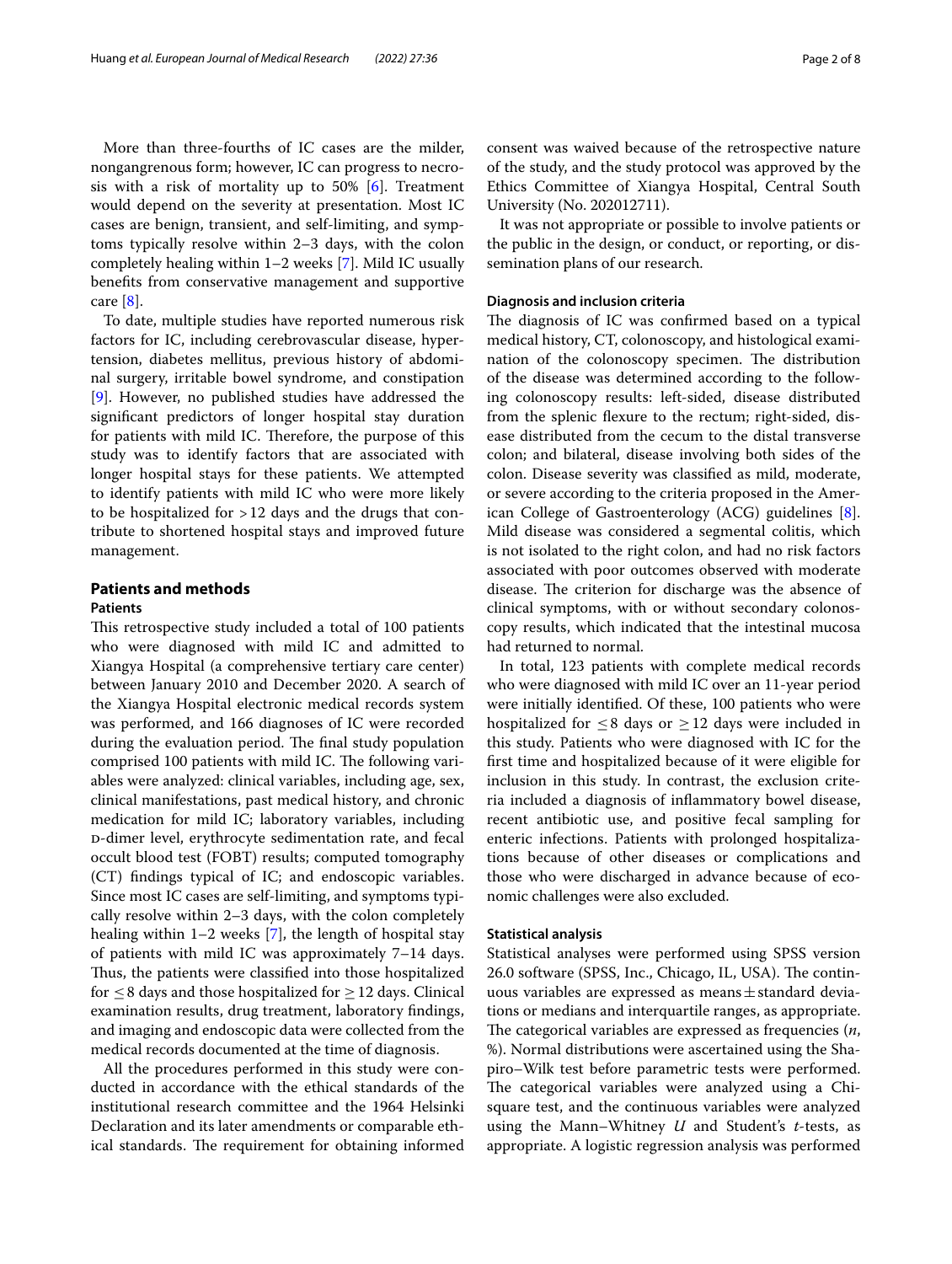to identify signifcant predictors associated with longer hospital stays for patients with mild IC, including model variables with a  $p$ -value < 0.05 in the univariate analysis. Odds ratios (ORs) are presented with 95% confdence intervals (CIs). A  $p$ -value < 0.05 was considered statistically signifcant.

## **Results**

## **Patient characteristics**

Table [1](#page-2-0) shows the baseline characteristics of the patients. Among the 100 patients with mild IC who were included in the study, 63 and 37 patients were hospitalized for  $\leq$ 8 days and  $\geq$  12 days, respectively. The mean length of hospital stay was 9.6 days. The baseline characteristics, including age, sex, and clinical manifestations, were similar for both groups. The study population had a mean age of  $61.50 \pm 11.31$  years, and 62% of the patients were women. The most common symptom was abdominal pain, which was experienced by 86 (86%) patients. Other symptoms included rectal bleeding (76 patients; 76%), decreased appetite (28 patients; 28%), and diarrhea (16 patients; 16%). Only 16 (16%) patients exhibited nausea and/or vomiting and 19 (19%) had abdominal distension. Overall, 49% of the patients had hypertension, 19% had a history of coronary heart disease, 18% had cerebrovascular disease, 21% had diabetes mellitus, and 16% had a history of abdominal surgery. There were significantly more patients with a history of cerebrovascular disease in the group of patients that were hospitalized for  $\geq$  12 days than in the group of patients hospitalized for  $\leq$ 8 days (29.7% vs. 11.1%, *p*=0.019). Patients with a history of abdominal surgery (29.7% vs. 7.9%, *p*=0.004) were more likely to be hospitalized for  $\geq$  12 days than those without.

## **Clinical examination results**

Table [2](#page-3-0) shows the results of the clinical examinations. All the included patients underwent a colonoscopy. The most common fndings were erythema (77%) and bowel edema (76%). Nearly all the patients who underwent a colonoscopy had mild endoscopic fndings, without necrosis or deep ulceration. A superficial colonic ulcer was identifed in 11% of these patients. Considering both the endoscopic and CT fndings, lesions were most frequently observed in the left colon (distal to the splenic

<span id="page-2-0"></span>**Table 1** Comparison of the baseline characteristics and hospital stay duration for patients with mild IC

| Variable                     | <b>Total</b>      | <b>Hospital stay</b><br>duration $\leq$ 8 days | <b>Hospital stay</b><br>duration $\geq$ 12 days | p-value  |  |
|------------------------------|-------------------|------------------------------------------------|-------------------------------------------------|----------|--|
| Patients                     | 100               | 63                                             | 37                                              | $\equiv$ |  |
| Age, years                   | $61.50 \pm 11.31$ | $61.22 \pm 11.72$                              | $61.97 \pm 10.70$                               | 0.75     |  |
| Sex                          |                   |                                                |                                                 |          |  |
| Male                         | 38                | 25 (39.7)                                      | 13(35.1)                                        | 0.65     |  |
| Female                       | 62                | 38 (60.3)                                      | 24 (64.9)                                       |          |  |
| Clinical manifestations      |                   |                                                |                                                 |          |  |
| Abdominal pain               | 86                | 55 (87.3)                                      | 31 (83.8)                                       | 0.63     |  |
| Rectal bleeding              | 76                | 48 (76.2)                                      | 28 (75.7)                                       | 0.95     |  |
| Diarrhea                     | 16                | 11(17.5)                                       | 5(13.5)                                         | 0.6      |  |
| Nausea and/or vomiting       | 16                | 9(14.3)                                        | 7(18.9)                                         | 0.54     |  |
| Decreased appetite           | 28                | 17(27.0)                                       | 11(29.7)                                        | 0.77     |  |
| Abdominal distension         | 19                | 11(17.5)                                       | 8(21.6)                                         | 0.61     |  |
| Fever                        | 1                 | 1(1.6)                                         | $\mathbf 0$                                     | 0.44     |  |
| Weight loss                  | 9                 | 7(11.1)                                        | 2(5.4)                                          | 0.34     |  |
| Previous medical history     |                   |                                                |                                                 |          |  |
| Diabetes mellitus            | 21                | 17(27.0)                                       | 4(10.8)                                         | 0.055    |  |
| Atherosclerosis              | 9                 | 8(12.7)                                        | 1(2.7)                                          | 0.092    |  |
| Hyperlipidemia               | 20                | 16(25.4)                                       | 4(10.8)                                         | 0.078    |  |
| Hypertension                 | 49                | 29(46.0)                                       | 20(54.1)                                        | 0.44     |  |
| Coronary heart disease       | 19                | 9(14.3)                                        | 10(27.0)                                        | 0.12     |  |
| Cerebrovascular disease      | 18                | 7(11.1)                                        | 11(29.7)                                        | 0.019    |  |
| Fatty liver disease          | 11                | 7(11.1)                                        | 4(10.8)                                         | 0.96     |  |
| Atrial fibrillation          | $\overline{2}$    | 1(1.6)                                         | 1(2.7)                                          | 0.7      |  |
| Cholecystitis                | 16                | 11(17.5)                                       | 5(13.5)                                         | 0.6      |  |
| History of abdominal surgery | 16                | 5(7.9)                                         | 11(29.7)                                        | 0.004    |  |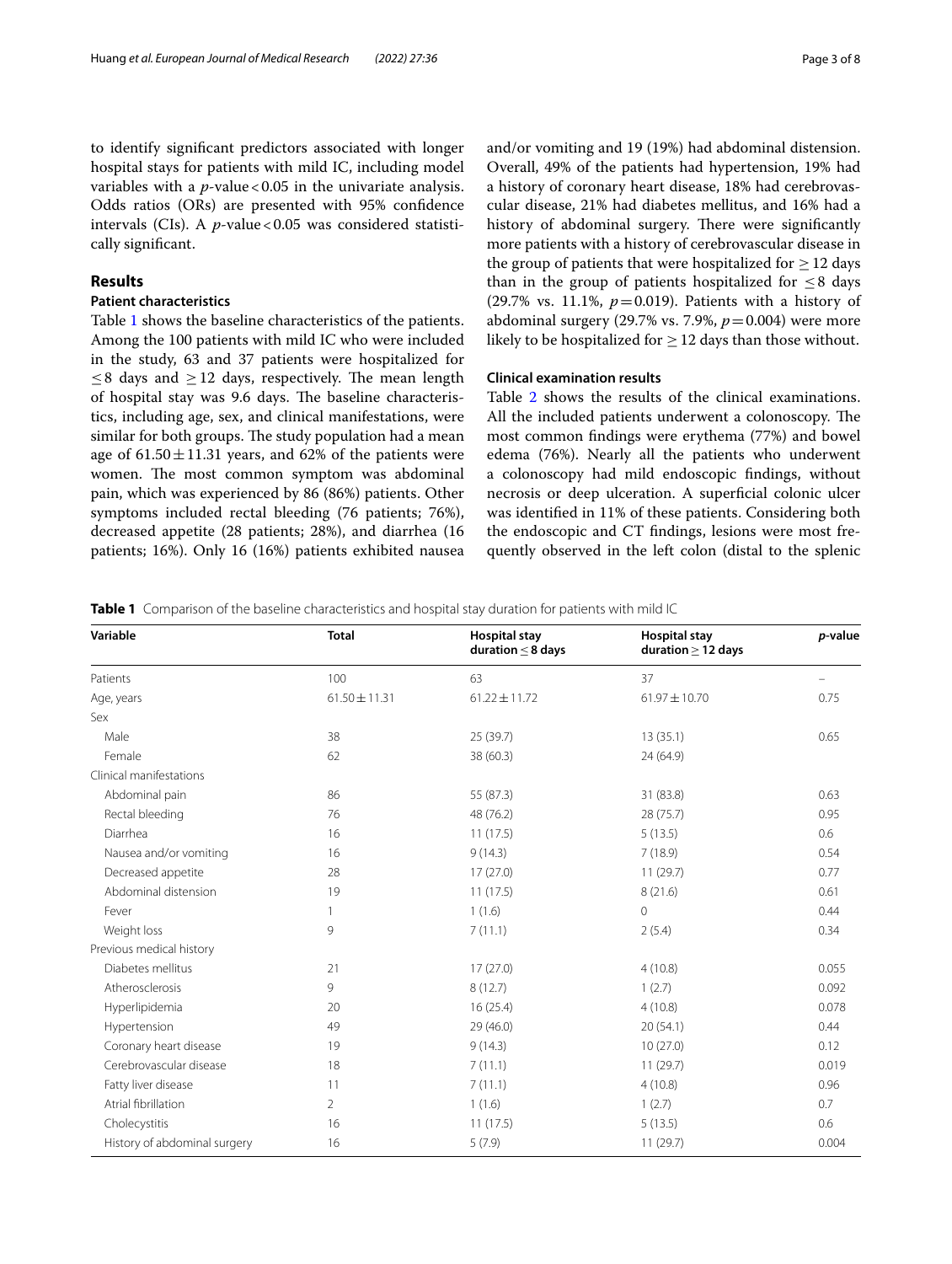<span id="page-3-0"></span>**Table 2** Comparison of examination results and hospital stay duration for patients with mild IC

| Variable                              | <b>Total</b>        | <b>Hospital stay</b><br>duration $\leq$ 8 days | <b>Hospital stay</b><br>duration $\geq$ 12 days | p-value |  |
|---------------------------------------|---------------------|------------------------------------------------|-------------------------------------------------|---------|--|
| Patients                              | 100                 | 63                                             | 37                                              |         |  |
| Colonoscopy findings                  |                     |                                                |                                                 |         |  |
| Erythema                              | 77                  | 46 (73.0)                                      | 31 (83.8)                                       | 0.22    |  |
| Edema                                 | 76                  | 47 (74.6)                                      | 29 (78.4)                                       | 0.67    |  |
| Multiple punctate erosions            | 29                  | 15(23.8)                                       | 14 (37.8)                                       | 0.14    |  |
| Superficial ulcer                     | 11                  | 4(6.3)                                         | 7(18.9)                                         | 0.05    |  |
| Distribution                          |                     |                                                |                                                 |         |  |
| Left-sided                            | 67                  | 44 (69.8)                                      | 23(62.2)                                        | 0.43    |  |
| Right-sided                           | 0                   | $\mathbf{0}$                                   | $\Omega$                                        | 0       |  |
| Bilateral                             | 33                  | 19 (30.2)                                      | 14 (37.8)                                       | 0.43    |  |
| Number of lesions                     | $2(1-3)$            | $2(1-3)$                                       | $2(1-6)$                                        | 0.066   |  |
| Computed tomography findings          |                     |                                                |                                                 |         |  |
| Bowel wall thickening and/or edema    | 14                  | 12(19.0)                                       | 2(5.4)                                          | 0.06    |  |
| D-dimer (mg/L)                        | $0.47(0.18 - 1.31)$ | $0.28(0.16 - 0.73)$                            | $0.78(0.41 - 1.82)$                             | 0.001   |  |
| Erythrocyte sedimentation rate (mm/h) | 19 (11.25 - 34.00)  | $16(11-34)$                                    | $22(14-35)$                                     | 0.117   |  |
| Fecal occult blood test $(+)$         | 70                  | 38 (60.3)                                      | 32(86.5)                                        | 0.006   |  |

flexure)  $(n=67, 67%)$ , and bilateral colonic involvement was observed in only 33% of the cases. None of the patients exhibited isolated involvement of the right colon. No signifcant diference in the number of lesions was observed between the two groups. The laboratory results showed that the p-dimer levels were significantly higher in patients who were hospitalized for  $\geq$  12 days than in those hospitalized for  $\leq$ 8 days [0.78 (0.41–1.82) vs. 0.28 (0.16–0.73), *p*=0.001]. Positive FOBT results were also higher in the patients who were hospitalized for  $\geq$  12 days than in those hospitalized for  $\leq$  8 days (86.5%) vs. 60.3%,  $p = 0.006$ ).

## **Drug treatment**

The drugs used to treat the patients with mild IC are summarized in Table [3](#page-3-1). Most of the patients were treated with probiotics  $(n=68, 68%)$ , followed by alanine glutamine ( $n=56$ , 56%), and alprostadil injection ( $n=46$ , 46%). Approximately 28% of the patients received empirical antibiotic therapy; however, this treatment was not associated with the hospital stay duration  $(p > 0.05)$ . The proportion of patients who were hospitalized for  $\leq$ 8 days and those who used probiotics was signifcantly greater than that of patients hospitalized for  $\geq$  12 days (76.2% vs. 54.1%,  $p = 0.022$ ).

## **Predictors of in-hospital stay duration**

In the logistic regression analysis, cerebrovascular disease history  $(p=0.033)$ , abdominal surgery history  $(p=0.042)$ , p-dimer level  $(p=0.042)$ , positive FOBT results ( $p=0.003$ ), and probiotic use ( $p=0.011$ ), were identifed as signifcant factors associated with the hospital stay duration (Table  $4$ ); however, a history of coronary heart disease was not associated with the hospital stay duration (*p*>0.05). Furthermore, patients with a history of cerebrovascular disease (OR=4.585; 95% CI 1.129– 18.624;  $p = 0.033$ ) or abdominal surgery (OR = 4.551; 95%) CI 1.060–19.546;  $p=0.042$ ) experienced a significantly longer hospital stay duration than did those without such histories. The hospital stay duration for patients with

<span id="page-3-1"></span>**Table 3** Comparison of drug treatments and hospital stay duration for patients with mild IC

| Drug treatment                      | Total |           | Hospital stay duration $\leq$ 8 days Hospital stay duration $\geq$ 12 days p-value |       |
|-------------------------------------|-------|-----------|------------------------------------------------------------------------------------|-------|
| Patients                            | 100   | 63        | 37                                                                                 |       |
| Alprostadil injection               | 46    | 29(46.0)  | 17(45.9)                                                                           | 0.99  |
| Radix Salvia miltiorrhiza injection | 20    | 11 (17.5) | 9(24.3)                                                                            | 0.41  |
| Alanine glutamine                   | 56    | 35 (55.6) | 21(56.8)                                                                           | 0.91  |
| Probiotics                          | 68    | 48 (76.2) | 20(54.1)                                                                           | 0.022 |
| Antibiotics                         | 28    | 17 (27.0) | 11 (29.7)                                                                          | 0.77  |
|                                     |       |           |                                                                                    |       |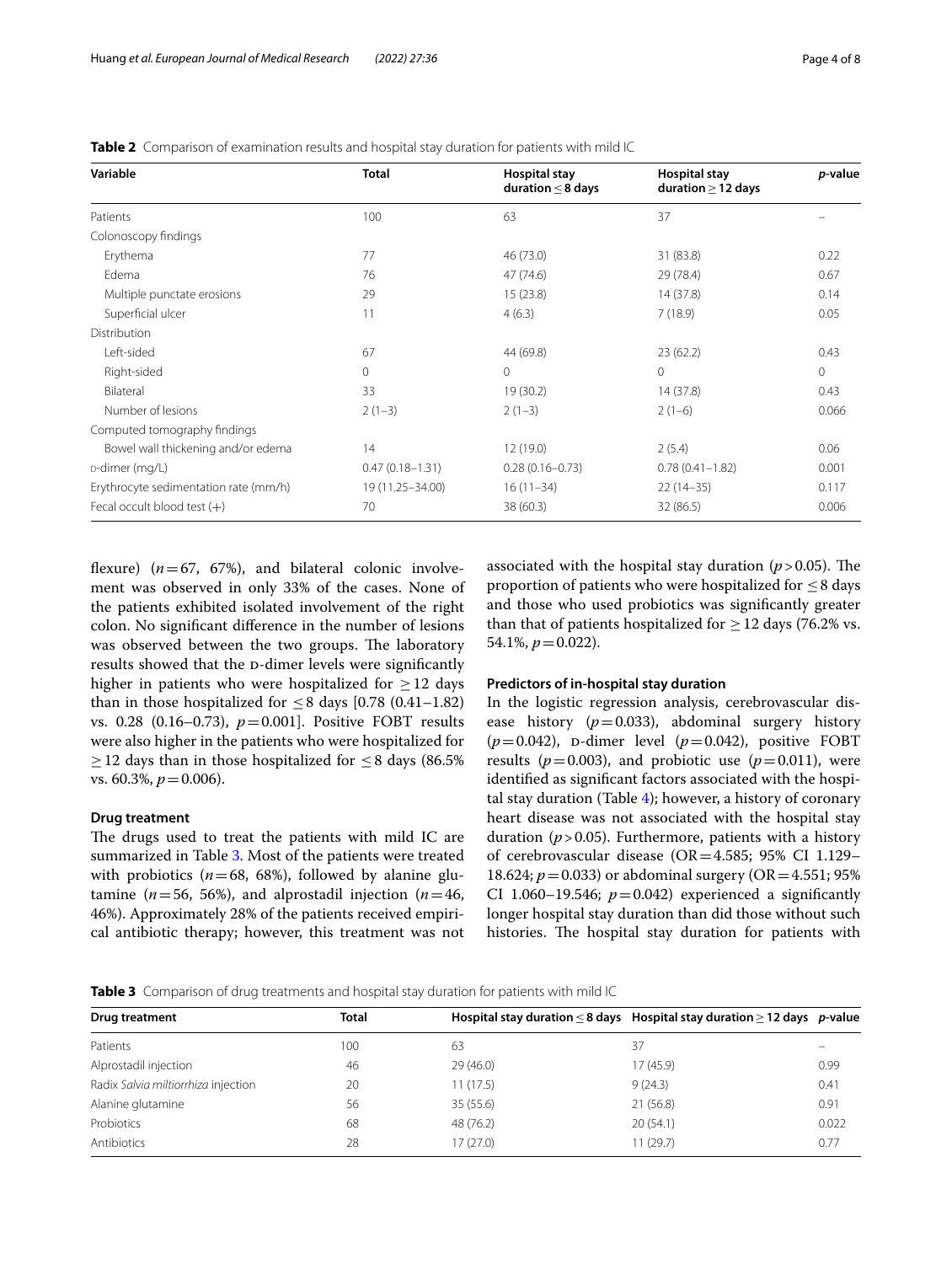|  |  | raye o |  |
|--|--|--------|--|
|  |  |        |  |

<span id="page-4-0"></span>

| Variable                                             | Hospital stay<br>duration $<$ 8 days | Hospital stay<br>duration $\geq$ 12 days | Univariable analysis |                 |            | Multivariable analysis |                 |         |
|------------------------------------------------------|--------------------------------------|------------------------------------------|----------------------|-----------------|------------|------------------------|-----------------|---------|
|                                                      |                                      |                                          | ΟR                   | 95% CI          | p-value OR |                        | 95% CI          | p-value |
| History of cerebrovascular disease (vs. no)          | 7(11.1)                              | 11(29.7)                                 | 3.385                | 1.178-9.727     | 0.024      | 4.585                  | $.129 - 18.624$ | 0033    |
| History of coronary heart disease (vs. no)           | 9(14.3)                              | 10(27.0)                                 | 2.222                | $0.808 - 6.114$ | 0.122      | 1.503                  | $0.412 - 5.482$ | 0.537   |
| History of abdominal surgery (vs. no)                | 5(7.9)                               | 11(29.7)                                 | 4.908                | 1.548-15.560    | 0.007      | 4.551                  | .060-19.546     | 0.042   |
| D-dimer (mg/L)                                       | $0.28(0.16 - 0.73)$                  | $0.78(0.41 - 1.82)$                      | 2.021                | 1.175-3.477     | 0.011      | .928                   | $.024 - 3.632$  | 0.042   |
| Fecal occult blood test (positive vs. nega-<br>tive) | 38(60.3)                             | 32 (86.5)                                | 4.211                | $.445 - 12.265$ | 0.008      | 7 2 1 1                | .929-26.953     | 0.003   |
| Use of probiotics (vs. no)                           | 48 (76.2)                            | 20(54.1)                                 | 0368                 | $0.154 - 0.876$ | 0.024      | 0.237                  | $0.078 - 0.717$ | 0.011   |

The multivariable analysis included histories of cerebrovascular disease, coronary heart disease, and abdominal surgery, p-dimer level, fecal occult blood test, and use of probiotics

*OR* odds ratio, *CI* confdence interval

higher p-dimer levels or positive FOBT results was significantly longer than that of patients with lower D-dimer levels (OR=1.928; 95% CI 1.024–3.632; *p*=0.042) or those with negative FOBT results  $(OR = 7.211; 95\% \text{ CI})$ 1.929–26.953;  $p = 0.003$ ). The patients who received probiotic treatment had a signifcantly shorter hospital stay duration than patients who did not receive probiotic treatment (OR=0.237; 95% CI 0.078–0.717; *p*=0.011).

## **Discussion**

To the best of our knowledge, this is the frst study to evaluate the signifcant predictors that are associated with hospital stay duration for patients with mild IC; the results show several predictors of longer hospital stay duration for these patients. The multivariate model showed that patients with a history of cerebrovascular disease or abdominal surgery experienced a signifcantly longer hospital stay duration than did patients without such histories. Moreover, the hospital stay duration for patients with higher p-dimer levels or positive FOBT results was signifcantly longer than those of patients with lower p-dimer levels or negative FOBT results. Additionally, we observed that probiotic use contributed to a shortened hospital stay for the patients in this study. These findings highlight the importance of early identification of the risk factors that are associated with longer hospital stays, which is important in helping clinicians stratify patients based on overall disease severity and provide suitable therapeutic management.

The duration of symptoms in patients with IC is difficult to ascertain, considering the usual mild and benign course of the disease. The evolution of  $IC$  is significantly determined by the degree of ischemic damage to the colonic wall. Most patients show a good response to conservative treatment; their symptoms are expected to improve within 2–3 days, and complete clinical recovery is typically achieved within 2 weeks, with mucosal

regeneration and healing occurring simultaneously [\[2](#page-6-1), [10](#page-6-9), [11\]](#page-6-10). A retrospective study reported that the hospital stay duration (mean value in days) was 13.53 days for alive patients with IC  $[12]$  $[12]$ , which confirms that most patients with IC stay in the hospital for <2 weeks. In our study cohort, the mean length of hospital stay was 9.6 days, while a hospital stay duration of  $\geq$  12 days for patients with mild IC is considered lengthy given the quick healing progress of mild lesions.

In our study, females accounted for 62 of the 100 patients, and the mean age of all patients was  $61.50 \pm 11.31$  years. The results of this study reinforce the fact that the incidence of colonic ischemia is higher in female patients than in male patients, and IC is more common among older patients, as previously reported [\[8](#page-6-7), [13\]](#page-7-0). This might be attributed to older patients' increased susceptibility to atherosclerosis, which is one of the postmenopausal changes that leads to alterations in the blood supply of the colon, with a great impact on the areas of the colon most vulnerable to ischemic insult [[14](#page-7-1)]. Previous studies indicated that abdominal pain, hematochezia, and diarrhea are the most common symptoms of IC, which is nearly consistent with the results of our study, as abdominal pain and rectal bleeding were the most frequent symptoms at presentation, followed by decreased appetite, abdominal distension, and diarrhea. Conversely, fever and weight loss were rare symptom presentations.

Prior studies have reported many risk factors that are predictive of mortality, such as advanced age, male sex, history of coronary artery disease and atrial fbrillation, peripheral vascular disease history, prior cardiovascular surgery, and dialysis dependence [[15,](#page-7-2) [16\]](#page-7-3). A retrospective study conducted in Korea showed that 78% of the patients had comorbid conditions, with hypertension (46%) being the most common, followed by diabetes mellitus, nephropathy, and coronary artery disease. In that study, 48% of the patients had a history of surgical procedures,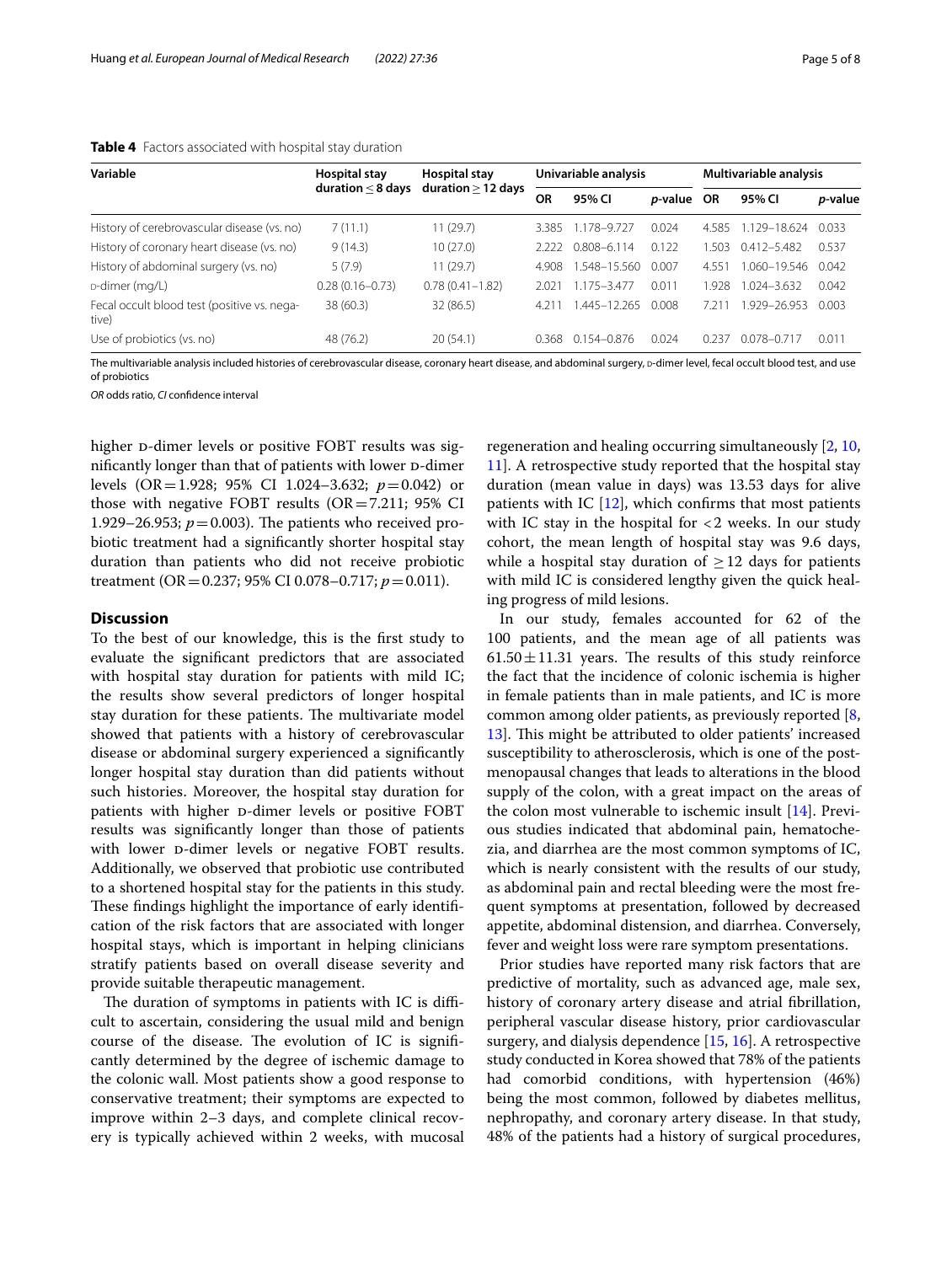such as gastrointestinal tract surgery, abdominal aortic aneurysm surgery, or major cardiovascular surgery. Another study showed that the high mortality rate for patients with IC is due to associated comorbidities, such as ischemic heart disease, cerebrovascular disease, and peripheral vascular disease [\[9](#page-6-8)]. Further, our results were consistent with this fnding, as the most common comorbidity in our study population was hypertension, followed by diabetes mellitus, hyperlipidemia, coronary heart disease, and cerebrovascular disease. Moreover, IC is usually a form of non-occlusive ischemia in the wall of the large intestine that is induced by a sudden reduction in the blood flow of the colonic vessels due to hypovolemia [\[17](#page-7-4), [18\]](#page-7-5). Atherosclerotic disease, aortic surgery, and transient hypotension are assumed to be the causes in many cases; however, the etiology may be obscure for some patients. IC can also occur after cardiovascular surgery and surgical repair of abdominal aortic aneurysms, where it becomes an iatrogenic complication  $[19]$  $[19]$ . This could explain our fnding that patients with a history of abdominal surgery had a signifcantly longer hospital stay length than those without such surgical history. Although the patients in this study had a higher incidence of coronary heart disease than cerebrovascular disease, our results indicate that coronary heart disease was not associated with the hospital stay duration. However, patients with a history of cerebrovascular disease had a signifcantly longer hospital stay duration than did the patients without a history of cerebrovascular disease.

An endoscopy is performed if the patient does not have peritonitis. Patients in the early stage of IC are frequently observed to have mucosal edema and fragility, segmental erythema, petechial hemorrhage, longitudinal ulcer, and lesions that are often segmented and patchy [[20\]](#page-7-7). This validates our results, as erythematous colonic mucosa and edema were common colonoscopic fndings in our patients, followed by multiple punctate erosions and superficial ulcers. No necrosis or deep ulcerations were detected in the patients.

Endoscopy results are usually related to a patient's prognosis. For example, the left colon is commonly afected by lesions [[21,](#page-7-8) [22\]](#page-7-9); however, involvement of the right colon is often related to higher mortality, need for surgery, and longer hospital stays [[23,](#page-7-10) [24\]](#page-7-11). Our results show that right colonic involvement occurred more frequently in the patients who were hospitalized for  $\geq$  12 days than in those who were hospitalized for  $\leq$ 8 days, although the difference was not significant  $(37.8\% \text{ vs. } 30.2\%, p=0.43)$ .

Laboratory tests are often non-specifc for IC, although reduced hemoglobin and bicarbonate concentrations or increased white blood cell or lactate dehydrogenase levels are often observed in patients with severe IC [\[8](#page-6-7)]. Although there is insufficient evidence to support the idea that these markers can help in the diagnosis of IC, measuring them in the early treatment process may provide a deeper insight into the IC severity of patients. Moreover, 28–72% of patients with IC had at least one type of thrombophilia, compared with 8.4% in the general population. Hypercoagulable states or secondary hyperfbrinolysis is also often observed in these patients with IC [[25](#page-7-12)]. A previous study reported that hereditary and acquired thrombotic risk factors might play an important role in the pathogenesis of IC, and a tendency for thrombophilia was demonstrated in many patients with IC. The involvement of hereditary or acquired thrombotic risk factors is established in the pathogenesis of splanchnic vein thrombosis [[26\]](#page-7-13). Thrombophilia and fibrinolysis can be confirmed based on  $D$ -dimer levels. In the present study, the D-dimer levels of patients with IC were higher than the normal range, consistent with the fndings of a previous study [[27](#page-7-14)]. Additionally, our results show that the hospital stay duration of patients with higher D-dimer levels was significantly longer than that of patients with lower p-dimer levels. In addition, a positive FOBT refects the degree of ischemic damage in the colonic wall. We observed that the hospital stay duration for patients with positive FOBT results was signifcantly longer than for those with negative FOBT results.

The ACG clinical guidelines recommend that patients with mild diseases, such as transient IC, usually have a good prognosis and, therefore, do not require special treatment. However, for patients with remarkable symptoms or signs, hospitalization is recommended  $[8]$  $[8]$ . The major therapeutic measures currently used include intestinal rest, intravenous fuids, improvement of underlying conditions, and withdrawal of precipitated drugs [[28\]](#page-7-15). In the previous decade, drugs used to treat IC were controversial; however, some promising new targets for medical therapy, such as prostaglandin E1, have been identifed. Intravenous infusion of prostaglandin E1 leads to peripheral vessel vasodilation and increased colonic blood flow in animal models of IC, and it has been used for ischemic strictures in some case studies  $[29]$  $[29]$ . The results of our study indicate that 46 of the 100 patients with mild IC were treated with alprostadil injection; however, alprostadil use was not associated with a shorter hospital stay duration. In animal studies, antibiotic use was shown to shorten the disease duration, decrease the severity of IC, and prevent bacteria from translocating through the damaged mucosa [\[30](#page-7-17), [31](#page-7-18)]. Although the ACG guidelines recommend that antibiotic treatment should be considered for moderate or severe IC [[8\]](#page-6-7), 28 of the 100 patients with mild IC in our study were treated with antibiotics, as prescribed by an attending physician. Our results indicate that antibiotic treatment may not signifcantly afect the hospital stay duration for patients with mild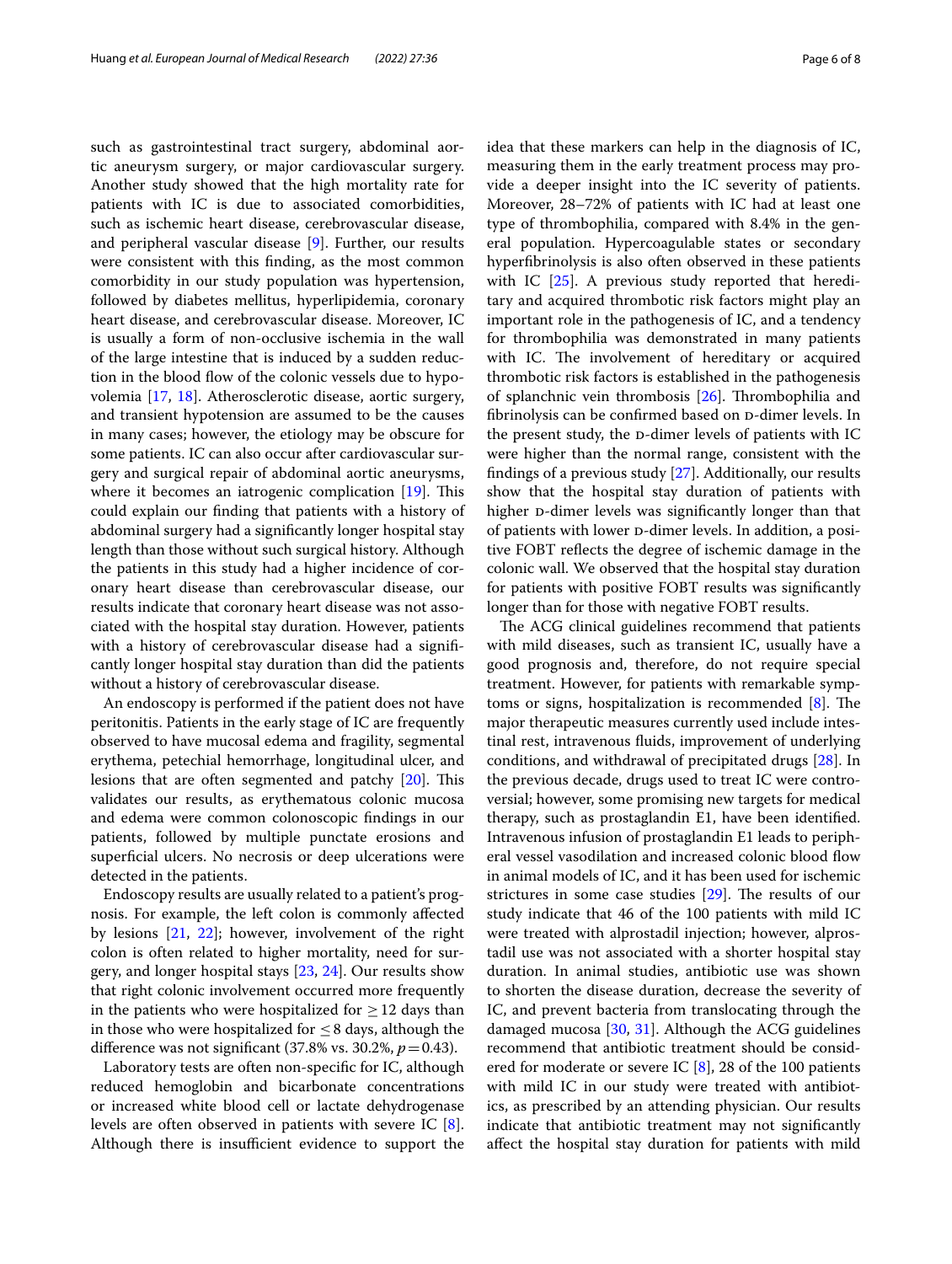IC, which may be due to the infammation caused by the use of antibiotics through the translocation of inherent colonic microflora. However, we found that probiotic use helped shorten the hospital stay for patients with mild IC, since the disease process can cause the destruction of the intestinal mucosal barrier, which may encourage bacteria to migrate into the circulatory system, whereas probiotic treatment can inhibit the infltration and growth of pathogenic bacteria and maintain gut homeostasis [\[32](#page-7-19)]. Nevertheless, further studies, such as prospective randomized controlled trials, are warranted to confrm the role of probiotic therapies in the disease process.

This study has several limitations. First, it was a retrospective study; therefore, we could only report associations and could not establish causal relationships between predictors and length of hospital stay. Second, many clinical variables, such as lactate levels, serum procalcitonin levels, constipation rates, use of laxatives, and recent drug history, were unavailable. Third, the study period was more than 10 years, and it was subject to the inherent biases of retrospective analyses (i.e., detection bias). Finally, the number of patients diagnosed with IC was limited; thus, a larger sample size is necessary to conduct a large-scale study.

## **Conclusions**

In conclusion, patients with mild IC and cerebrovascular disease or an abdominal surgical history experienced signifcantly longer hospital stay duration than those without such medical histories. The length of hospital stay of patients with higher D-dimer levels or positive FOBT results was signifcantly longer than that of patients with lower p-dimer levels or negative FOBT results. However, probiotic use helped shorten the hospital stay duration for the patients. These findings emphasize the importance of early identifcation of risk factors associated with longer hospital stays and provide a clear target to develop better disease management strategies for patients with mild IC to shorten their hospital stay duration and consequently reduce the cost of healthcare.

#### **Abbreviations**

IC: Ischemic colitis; FOBT: Fecal occult blood test; CT: Computed tomography; ACG: American College of Gastroenterology; ORs: Odds ratios; CIs: Confdence intervals.

#### **Acknowledgements**

The authors thank the staff members of Xiangya Hospital, Central South University, for their support in data collection.

#### **Authors' contributions**

HSH conceived the study; HSH, ZPL and MW participated in the study design; HSH, HYW, ZPL and JJD collected the data; HSH and HYW performed the statistical analyses; HSH drafted the manuscript; JP edited and checked the manuscript. All the authors read and approved the fnal manuscript.

## **Funding**

This study was funded by the National Natural Science Foundation of China (Grant No. 81670589).

#### **Availability of data and materials**

The datasets used and/or analyzed during the current study are available from the corresponding author on reasonable request.

## **Declarations**

#### **Ethics approval and consent to participate**

All procedures performed in studies involving human participants were in accordance with the ethical standards of the institutional research committee and with the 1964 Helsinki declaration and its later amendments or comparable ethical standards. The requirement for informed consent was waived because of the retrospective nature of the study and the study protocol was approved by the Ethics Committee of Xiangya Hospital, Central South University (No: 202012711).

#### **Consent for publication**

Not applicable.

#### **Competing interests**

The authors declare that they have no competing interests.

Received: 9 October 2021 Accepted: 20 February 2022 Published online: 05 March 2022

#### **References**

- <span id="page-6-0"></span>Mosli M, Parfitt J, Gregor J. Retrospective analysis of disease association and outcome in histologically confrmed ischemic colitis. J Dig Dis. 2013;14:238–43.
- <span id="page-6-1"></span>2. Washington C, Carmichael JC. Management of ischemic colitis. Clin Colon Rectal Surg. 2012;25(4):228–35.
- <span id="page-6-2"></span>3. Tadros M, Majumder S, Birk JW. A review of ischemic colitis: is our clinical recognition and management adequate? Expert Rev Gastroenterol Hepatol. 2013;7(7):605–13.
- <span id="page-6-3"></span>4. Yadav S, Dave M, Varayil JE, Harmsen WS, Tremaine WJ, Zinsmeister AR, et al. A population-based study of incidence, risk factors, clinical spectrum, and outcomes of ischemic colitis. Clin Gastroenterol Hepatol. 2015;13(4):731–8.
- <span id="page-6-4"></span>5. Moss AJ, Tufaha H, Malik A. Lower GI bleeding: a review of current management, controversies and advances. Int J Colorectal Dis. 2016;31:175–88.
- <span id="page-6-5"></span>6. Sun D, Wang C, Yang L, Liu M, Chen F. The predictors of the severity of ischaemic colitis: a systematic review of 2,823 patients from 22 studies. Colorectal Dis. 2016;18(10):949–58.
- <span id="page-6-6"></span>7. Glauser PM, Wermuth P, Cathomas G, Kuhnt E, Käser SA, Maurer CA. Ischemic colitis: clinical presentation, localization in relation to risk factors, and long-term results. World J Surg. 2011;35(11):2549–54.
- <span id="page-6-7"></span>8. Brandt LJ, Feuerstadt P, Longstreth GF, Boley SJ. ACG clinical guideline: epidemiology, risk factors, patterns of presentation, diagnosis, and management of colon ischemia (CI). Am J Gastroenterol. 2015;110(1):18–44 (**quiz 45**).
- <span id="page-6-8"></span>9. Genstorfer J, Schäfer J, Kettelhack C, Oertli D, Rosenthal R. Surgery for ischemic colitis: outcome and risk factors for in-hospital mortality. Int J Colorectal Dis. 2014;29(4):493–503.
- <span id="page-6-9"></span>10. Misiakos EP, Tsapralis D, Karatzas T, Lidoriki I, Schizas D, Sfyroeras GS, et al. Advents in the diagnosis and management of ischemic colitis. Front Surg. 2017;4:47–56.
- <span id="page-6-10"></span>11. Choi SR, Jee SR, Song GA, Park SJ, Lee JH, Song CS, et al. Predictive factors for severe outcomes in ischemic colitis. Gut Liver. 2015;9(6):761–6.
- <span id="page-6-11"></span>12. Peixoto A, Silva M, Gaspar R, Morais R, Pereira P, Macedo G. Predictive factors of short-term mortality in ischaemic colitis and development of a new prognostic scoring model of in-hospital mortality. United Eur Gastroenterol J. 2017;5(3):432–9.